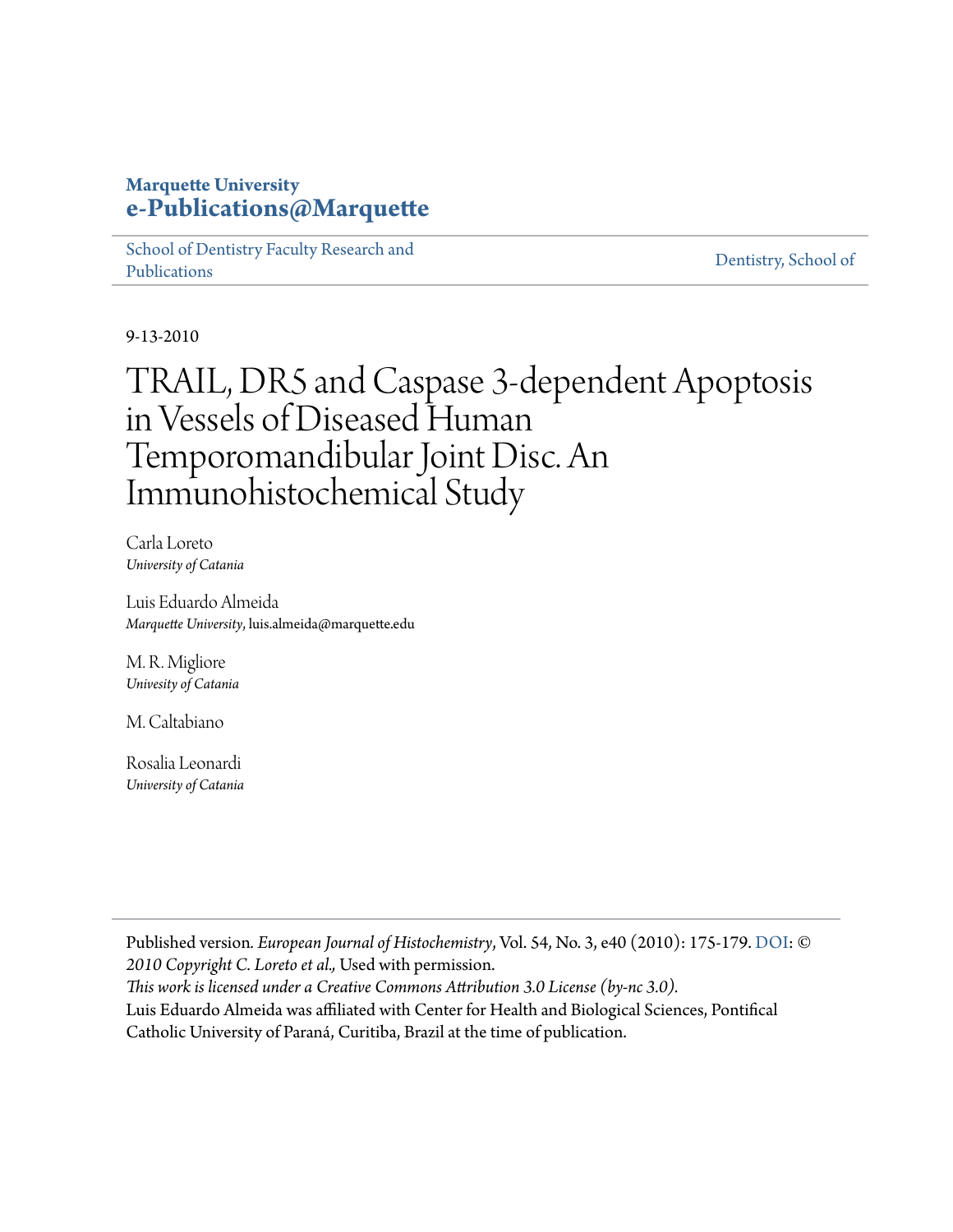

# **TRAIL, DR5 and caspase 3-dependent apoptosis in vessels of diseased human temporomandibular joint disc. An immunohistochemical study**

**C. Loreto,1 L.E. Almeida,2 M.R. Migliore,3 M. Caltabiano,3 R. Leonardi3**

**1 Department of Anatomy, Diagnostic Pathology, Forensic Medicine, Hygiene and Public Health, University of Catania, Catania, Italy; 2 Center for Health and Biological Sciences, Pontifical Catholic University of Paraná, Curitiba, Brazil; 3 Department of Medical and Surgical Sciences, 2nd Dental Unit, University of Catania, Catania, Italy**

### **Abstract**

To evaluate the apoptosis involvement in the angiogenesis as a self-limiting process in patients with temporomandibular joint (TMJ) degenerated disc vessels, we assessed, by immunohistochemistry, the detection of TRAIL, its death receptor DR5 and caspase 3. TRAIL, its death receptor DR5 and caspase 3 expression were studied by immunohistochemistry in 15 TMJ discs displaced without reduction and in 4 unaffected discs. These apoptosis molecules were detected in the intima and media layers of newly formed vessels affected discs. In conclusion, vessels apoptosis activation in TMJ disc with ID could be regarded as a self-limiting process that try to leads to vessel regression; in this way an inhibition of angiogenic vessels may prove a key strategy in limiting pathological angiogenesis, by cutting off blood supply to tumors, or by reducing harmful inflammation.

#### **Introduction**

The formation of new blood vessels is an essential part of many physiological and pathological processes including embryogenesis, wound healing, formation of blood supply to tumors or ischemic tissue and as a driver of inflammatory diseases.<sup>1-3</sup>

Adult human temporomandibular joint (TMJ) disc is devoid of blood vessels, except for the bilaminar zone.<sup>4,5</sup> The absence of a vascular supply and the compact arrangement of the fibrous component are considered to be the morphological characteristics that allow the human TMJ disc to bear the compression forces of articulation.<sup>6</sup> In contrast, a high density of blood vessels is described in discs affected by internal derangement (ID) of the joint.7-9

ID involves an altered anatomical relationship of the disc-condyle complex and it is likely to lead to histopathological changes that culminate in tissue degeneration as occurs in disc displacement TMJ discs.10-17 Very little literature data concerning the distribution of the newly differentiated capillaries in TMJ ID discs exists. Since blood capillaries increase in number with the degree of inflammation during tissue repair, previous authors have evaluated CD34 immunoreactivity not only in the walls of blood capillaries within internal derangement TMJ disc, but also in the posterior loose connective tissue of bilaminar zone. CD34 is a human cell antigen usually expressed by hematopoietic bone marrow progenitor cells and it is used as a sensitive marker of vascular endothelium. The previous findings showed that CD34 immunostaining appear to be correlated with the severity of TMJ ID.18 It has also been demonstrated that in inflammatory, degenerative and hypoxial states and/or mechanical stress, several cytokines as interleukin 1 β (IL-1β), prostaglandin E (PGE), epidermal growth factor β1 (EGFR- $\beta$ 1), and tumor necrosis factor  $\alpha$  (TNF- $\alpha$ ) could activate the vascular endothelium and initiate angiogenesis inducing the expression of a cytokine called vascular endothelial growth factor (VEGF).19-22 Some authors demonstrated that VEGF was also expressed by chondrocyte-like cells of perforated TMJ discs, showing a similar distribution with chondromodulin-1 (ChM1) glycoprotein, postulating that the existence of ChM-1 could neutralize the angiogenic effect of VEGF preventing, in this way, blood vessel invasion at the arthropatic site. genitor cells and it is used as a sensitive market for the serve of vascular endothelium. The previous find<br>ings showed that CD34 immunostaining teases to a so<br>appear to be correlated with the severity of TNF-  $\alpha$  and CT

In hypertrophic cartilage VEGF seems to be released by chondrocytes in a paracrine way, using endothelial cells as a target<sup>23</sup> and that it is essential to correct directional growth and cartilage invasion by blood vessels. Moreover, it has been argued that during an inflammatory process, VEGF could contribute, by chemotaxis of macrophage and promoting angiogenesis, to the activation of cellular pathways that induce apoptosis in such proliferative regions.

Apoptosis, or programmed cell death, is an integral part of development as seen in embryogenesis, normal tissue turnover, cellular homeostasis and a variety of diseases resulting from its dysregulation.<sup>24</sup>

Apoptosis processes involve a Fas or tumor necrosis factor (TNF)-α associated extrinsic pathway and a mitochondrial associated intrinsic pathway. In particular, tumor necrosis factor-related apoptosis-inducing ligand (TRAIL) Apo-2L is a type II membrane protein, which can be proteolytically cleaved by cysteine proCorrespondence: Carla Loreto, Senior Lecturer in Human Anatomy, Department of Anatomy, Diagnostic Pathology, Forensic Medicine, Hygiene and Public Health, University of Catania, via S. Sofia 87, 95131, Catania, Italy. Tel. +39.095.3782043 - Fax: +39.095.3782046. E-mail: carla.loreto@unict.it

Key words: temporomandibular joint disc, vessels, apoptosis.

Received for publication: 21 June 2010. Accepted for publication: 5 August 2010.

This work is licensed under a Creative Commons Attribution 3.0 License (by-nc 3.0).

*©Copyright C. Loreto et al., 2010 Licensee PAGEPress, Italy European Journal of Histochemistry 2010; 54:e40 doi:10.4081/ejh.2010.e40*

teases to a soluble form, $25$  as also shown for TNF-  $\alpha$  and CD95 (Apo-1/Fas) ligand. When TRAIL binds a death receptor, the death inducing signalling complex assembles at the death receptor domain, resulting in caspase 8 activation that causes direct cleavage of caspase 3 into active subunits that execute apoptosis.<sup>26</sup> Notably, the vessel wall is a rich source of cysteine proteases, $27$  which suggests that TRAIL/TRAIL-R systems probably play a physiological role in vascular biology.

Hence in this paper, we examined, through immunohistochemistry, the detection of TRAIL, its death receptor DR5 and caspase 3 in TMJ degenerated disc vessels in order to evaluate the apoptosis involvement in angiogenesis as a self-limiting process.

## **Materials and Methods**

#### Patients and tissues

Specimens were 15 displaced TMJ discs from the archives of the Pontifical Catholic University of Paraná, Curitiba, Brazil. The study was approved by the local ethics committee. The informed consent of each patient was obtained before disc removal. Discs came from 12 women and 3 men with TMJ ID. All had anterior disc displacement without reduction (ADDwoR), as confirmed by clinical history, physical examination and magnetic resonance imaging (MRI). Their mean age at the time of surgery was 37.2 years  $(\pm 4.4)$ ; the mean interval from ID symptom onset to surgery was 7.9 months  $(\pm 0.6)$ . Unassisted maximum mouth opening (MMO), determined with a millimeter ruler as interincisal distance, and a visual analog scale (VAS), to measure pain intensity in the preceding week, were used to assess disease severity. The VAS anchor points were 0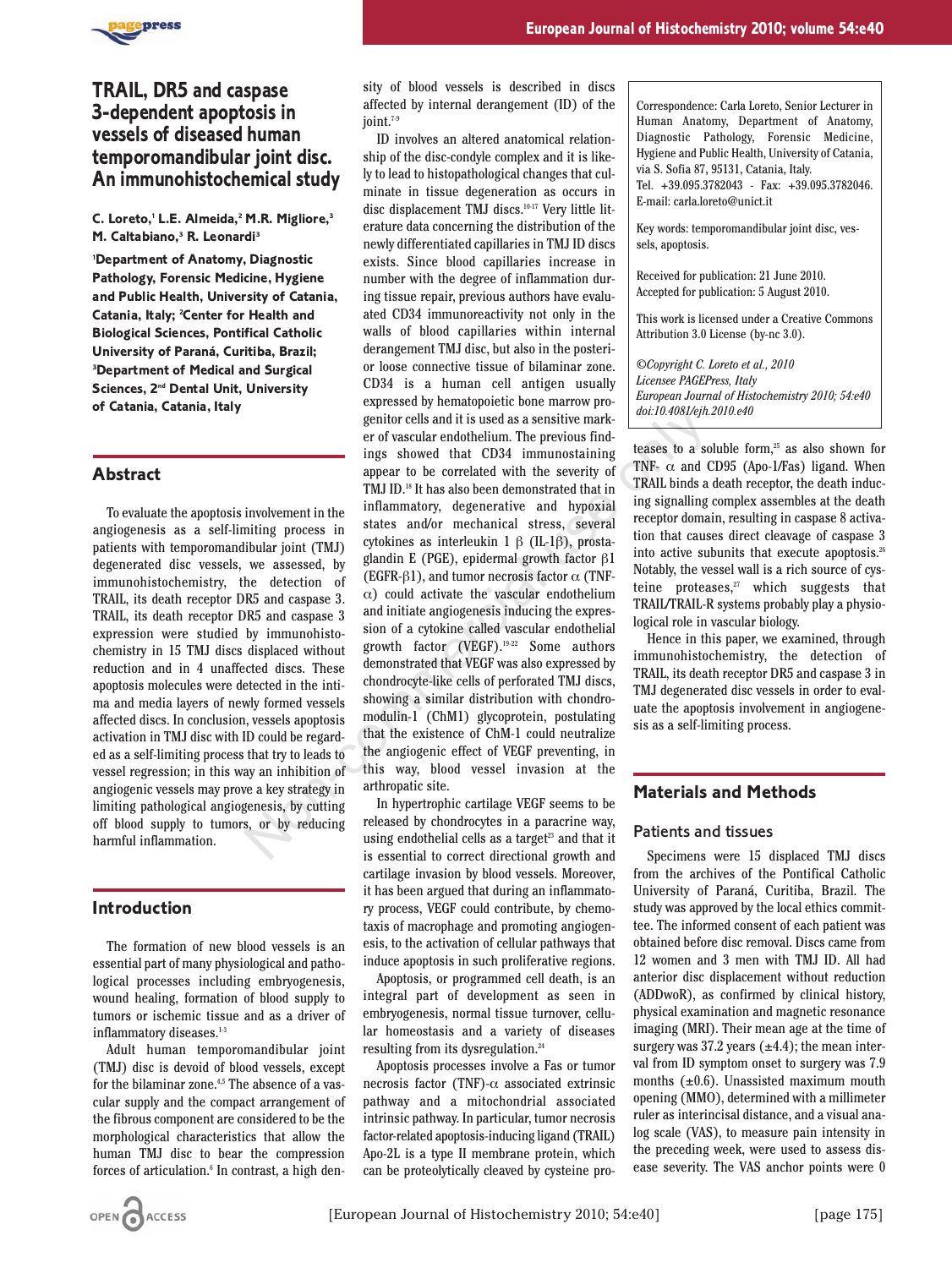

for "no pain" and 100 for "the worst imaginable pain." These data are reported in Table 1.

The diagnosis that led to surgery was TMJ ID with pain and functional impairment. Inclusion criteria were: i) unsuccessful nonsurgical treatment; ii) TMJ tenderness to palpation; and iii) TMJ pain or interference with mandibular movements. Exclusion criteria were: i) other TMJ diseases; ii) dentofacial deformity; ii) major jaw trauma; iv) previous TMJ surgery; and v) previous TMJ steroid injections. After removal, all discs were seen to be macroscopically deformed, none having a normal biconcave shape.

Discectomy has come under increasing attack as the standard therapy for disc displacement, with a number of surgeons now favoring a conservative approach and other researchers still believing in its value.28-30 Disc removal is therefore ethically justified. This small sample of whole TMJ discs was investigated because they provide exhaustive information on the characteristics of tissue degeneration.

Four virtually unaffected human TMJ discs from the collection of the Anatomy Institute of Catania University, Catania, Italy, were studied for comparison. These paraffin-embedded autopsy specimens from one male and three female subjects (mean age 49.7±4.4 years) were selected because the donors' clinical histories were negative for generalized joint disease or TMJ arthropathy. On dissection the discs showed no macroscopic signs of degenerative or inflammatory joint disease or displacement. They were stained with Harry's hematoxylin and exhibited no detectable pathological changes on light microscopy.

#### Immunohistochemistry

For the immunohistochemical staining the discs were fixed overnight in 10% neutral buffered formalin (Bio-Optica, Milan, Italy). After fixation and overnight washing, each disc was sectioned through its center along a parasagittal plane, perpendicular to its long axis. Each tissue block was dehydrated in graded ethanol, and embedded in paraffin preserving the longitudinal anatomical orientation. Specimens were sectioned at a thickness of 5 µm and placed on silanized glass slides (the anterior band being always on the right side of the slides). Endogenous peroxidase activity was quenched by treatment with  $3\%$  H<sub>2</sub>O<sub>2</sub> for 10 min. Non-specific binding of antibodies was blocked by normal horse/goat serum treatment [diluted 1:20 in phosphate buffered saline (PBS), 0.1% bovine serum albumin (BSA)]. The sections were irradiated  $(5 \text{ min} \times 3)$  in capped polypropylene slide-holders with citrate buffer (pH 6), using a microwave oven (750 W) to unmask antigenic sites.

A rabbit polyclonal anti-caspase 3 antibody

**Table 1. Clinical characteristics of patients with anterior disc displacement without reduction.**

|               | Patients' age<br>mouth opening |  | <b>Unassisted</b> |  | Visual analog scale<br>maximum |    |
|---------------|--------------------------------|--|-------------------|--|--------------------------------|----|
|               | MV                             |  | MV                |  | MV                             | SD |
| <b>ADDwoR</b> | 344                            |  | 27.4              |  |                                |    |

MV, mean value; SD, standard deviation.

(Cell Signaling Technology, Inc., Denver, MA, USA), a rabbit polyclonal anti-TRAIL (Santa Cruz Biotecnology, Inc., CA, USA) and a rabbit polyclonal anti-DR5 (Novus Biologicals, Inc., Littleton, USA) used respectively at 1:100, 1:20 and 1:20 working dilution (in PBS, 0.1% BSA), were applied on each section and incubated overnight at +4°C in a moist chamber. Immunocomplexes were detected by incubation with the secondary antibody and then with streptavidin-peroxidase complexes for 15 mins each at room temperature (LSAB2/HRP kit, DAKO, Denmark). After rinsing in 3 changes of PBS, the immunoreaction was visualized by incubating sections in a 0.1% 3.3'-diaminobenzidine and 0.02% hydrogen peroxide solution (DAB substrate kit, Vector Lab., Burlingame, CA, USA) for 4 min. The sections were lightly counterstained with Mayer's haematoxylin (Histolab Products AB, Goteborg, Sweden) and finally mounted on GVA mount (Zymed Laboratories Inc., San Francisco, CA, USA). iustified. This tion with the secondary antibody and then with<br>so was investigated in-pervadian pervadiance complexes for 15 mins<br>austive infor-<br>each at room temperature (LSAB2/HRP kit,<br>tissue degen-<br>DAKO, Denmark). After

#### Evaluation of immunohistochemistry

TRAIL, DR5 and caspase 3 stain intensity and the proportion of immunopositive cells were examined, blinded by light microscopy and recorded. Intensity of staining (IS) was graded on a scale range from 0 to 4, according to the following semiquantitative assessment: 0=no detectable staining, 1=weak staining, 2=moderate staining, 3=strong staining, 4=very strong staining. The percentage of TRAIL, DR5 and caspase 3 immunopositive cells (extent score=ES) was also independently evaluated and scored as a percentage of the final number of 200 cells in four categories: 0≤5%; 1=6-30%; 2=31-50%; 3≥50%, and 4≥75%. Counting was performed at X 200 magnification. The final staining score (FSS) was derived from the sum of the intensity score added to the extent score.

#### Positive and negative control

This was performed to test the specific reaction of the primary antibody at protein level.

For positive control testing basal cell carcinoma tissue was exposed to an immunoperoxidase process. For negative controls, randomly selected TMJ disc sections were treated with normal rabbit serum instead of the specific antibody.

#### Statistical analysis

Data were analyzed using the Mann-Whitney U-tests; P<0.05 were considered significant. Mean and standard deviation were calculated for both the FSS and HDS. All data were analyzed with the SPSS program (SPSS® release 16.0, Chicago, IL, USA).

#### **Results**

All TMJ patients had been unsuccessfully treated with other various interventions for at least 8 months prior to surgery. The control discs showed preservation of multidirectional collagen bundles, predominately fibrocyte-like cell populations with few chondrocytes-like cells aggregates, and absence of clefts or fraying and vascular vessels. In contrast diseased disc sections, stained with hematoxylin showed a different degree of morphologic damage, ranging from an altered collagen bundle structure to fragmention and the presence of newly formed vessels. A high immunoexpression of TRAIL (Figure 1 A, B), its receptor DR5 (Figure 2 A, B) and caspase 3 (Figure 3 A, B) was demonstrated in the intima and media layers of newly formed vessels where cells were strongly positive (IS score=3). The mean FSS of all samples was  $4.60 \pm 0.54$  (range 3.4-5.8).

Immunohistochemical reactivity for TRAIL and caspase-3 was detected in cells cytoplasm, and the immunoexpression of DR5 was recognized in cell membrane and cytoplasm.

## **Discussion**

TMJ ID is often accompanied by chronic inflammatory changes including growth of small new vessels.<sup>31-34</sup> It would seem that these degenerative changes, as in other joints, are influenced by the kind (anterior disc displacement with or without reduction) and the degree of disc displacement. Our study evidenced a high immunoexpression of TRAIL, its receptor DR5 and caspase 3 in the intima and media layers of newly formed vessels that reflects an activation of the apoptosis mechanism in these structures. Apoptosis process is

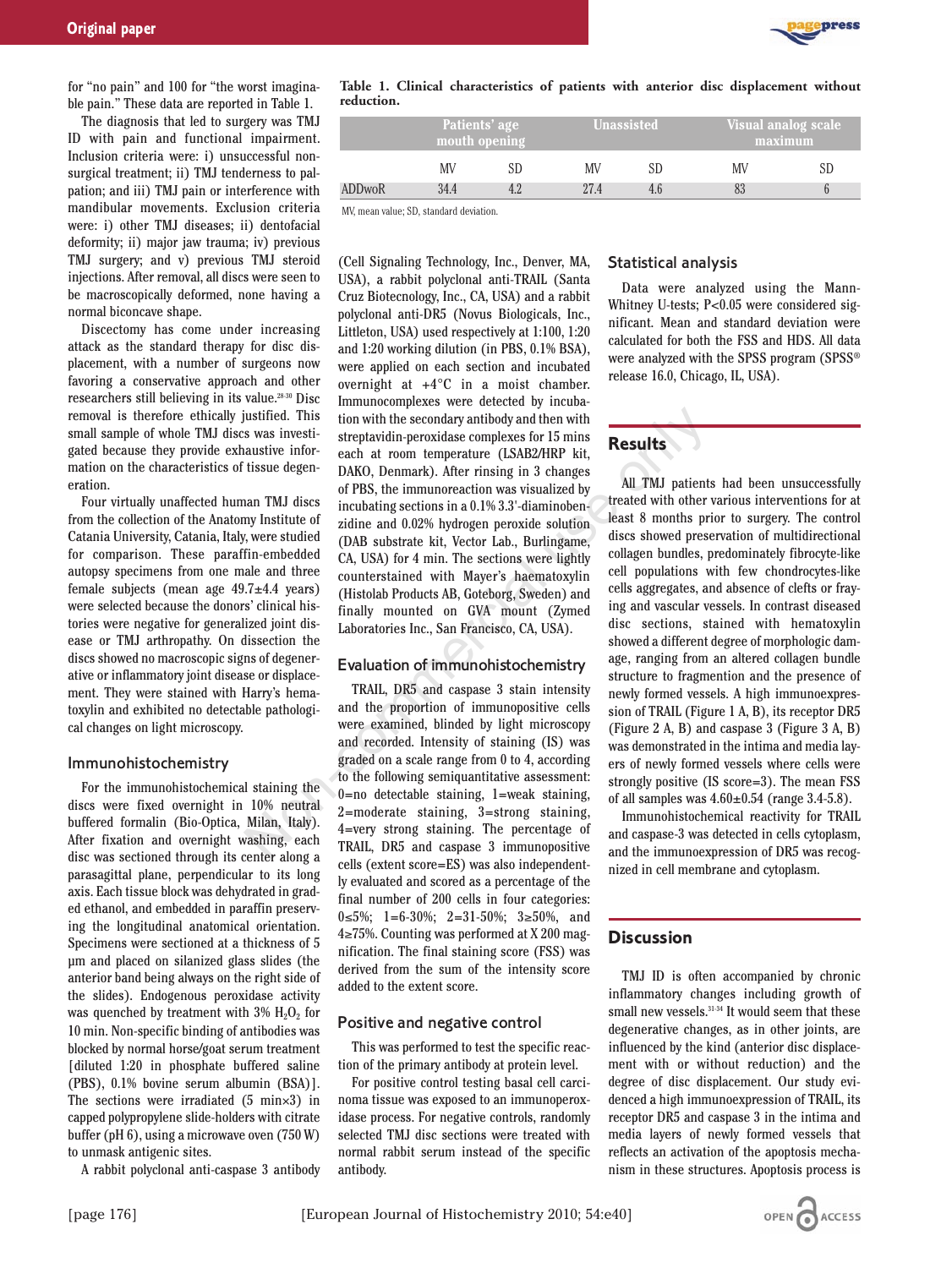

in fact activated by the extrinsic pathway, through TRAIL which cross-linking DR4 and DR5 receptors death on the surface of target cells particularly in microvascular endothelium as mechanism of defence.

Some authors have just tried to understand how the process of formation of new vessels, including endothelial proliferation, migration and tube formation, is limited through induction of endothelial apoptosis, which leads to vessel regression. However, literature reports on the pro-angiogenetic or anti-angiogenetic action of TRAIL, in *in vitro* studies, showed contrasting results. Some authors evidenced the stimulatory effect of TRAIL on cell endothelial proliferation and its inducing activation of Akt and Erk that leads to endothelial proliferation, increased cell migration and tube formation without altering endogenous endothelial expression of VEGF35,36 while others, on the contrary, demonstrated that TRAIL was found to inhibit tube formation, cell numbers and endogenous VEGF expression.37 Probably the anti-angiogenic action of TRAIL is induced by higher doses of this ligand.<sup>38</sup> Actually, the growth of microvessels by VEGF acts through Akt pathway and can be blocked when Akt is inhibited by various anti-angiogenic factors namely angiotensin II and thromboxane A2.39,40 The ability of TRAIL to activate the antiapoptotic PI3k/Akt pathway in endothelial cells is also an unexpected finding.41 A possible explanation is that the PI3k/Akt impairs the activation of the apical caspases by inhibiting the recruitment of procaspase-8 to the deathinducing signalling complex.42 Really, as for others morphological features just observed in TMJ diseases, only restricted and focal areas of new vascular profiles have been revealed.

Thus, our present study sustains the hypothesis that angiogenesis reports in degenerative disc tissue are maintained localized thanks to the apoptotic process. In particular, we demonstrated both an activation of the process through the receptor pathway and the progression of cell death through the activation of the executioner caspase 3 that, in turn, leads to cytoskeletal proteins degradation and DNA fragmentation. It is suggested that TRAIL selectively binds death receptor DR5 endothelial cells in a dose dependent manner and enhance apoptosis by caspase 8 and caspase 3 pathway. Our previous study on TMJ disc ID demonstrated that TRAIL was overexpressed in apoptotic chondrocyte like cells,<sup>43,44</sup> tissue apoptotic cell death seems to be responsible for disc tissue degeneration being correlated with the severity of disc pathologic findings.<sup>4547</sup> For patients with complete TMJ meniscus dislocation with internal derangement, some indications that this tissue is undergoing adaptive changes include the presence of thickened arterial walls suggesting a decreased blood flow.<sup>48</sup>



**Figure 1. (A) TRAIL immunostaining in the posterior band of TMJ ID disc (x40); (B)** Immunopositive vascular vessels are indicated with arrows (x80). Bar: 100  $\mu$ m.







**Figure 3. (A) Caspase 3 immunostaining in the posterior band of TMJ ID disc (x40); (B)** Immunopositive vascular vessels are indicated with arrows (x100). Bar: 100  $\mu$ m.

In conclusion, this study allows to hypothesize that angiogenesis is maintained localized thanks to the apoptotic process in degenerative disc tissues, thus vessel apoptosis activation in TMJ disc with ID could be regarded as a self-limiting process that tries to lead to vessel regression. In this way an inhibition of angiogenic vessels may prove to be a key strategy in limiting pathological angiogenesis, by cutting off the blood supply to tumors or by reducing harmful inflammation.

#### **References**

- 1. Beck H, Plate KH. Angiogenesis after cerebral ischemia. Acta Neuropathol 2009;117: 481-96.
- 2. Bogler O, Mikkelsen T. Angiogenesis and apoptosis in glioma: two arenas for promising new therapies. J Cell Biochem 2005; 96:16-24.
- 3. Kirk S, Frank FA, Karlik S. Angiogenesis in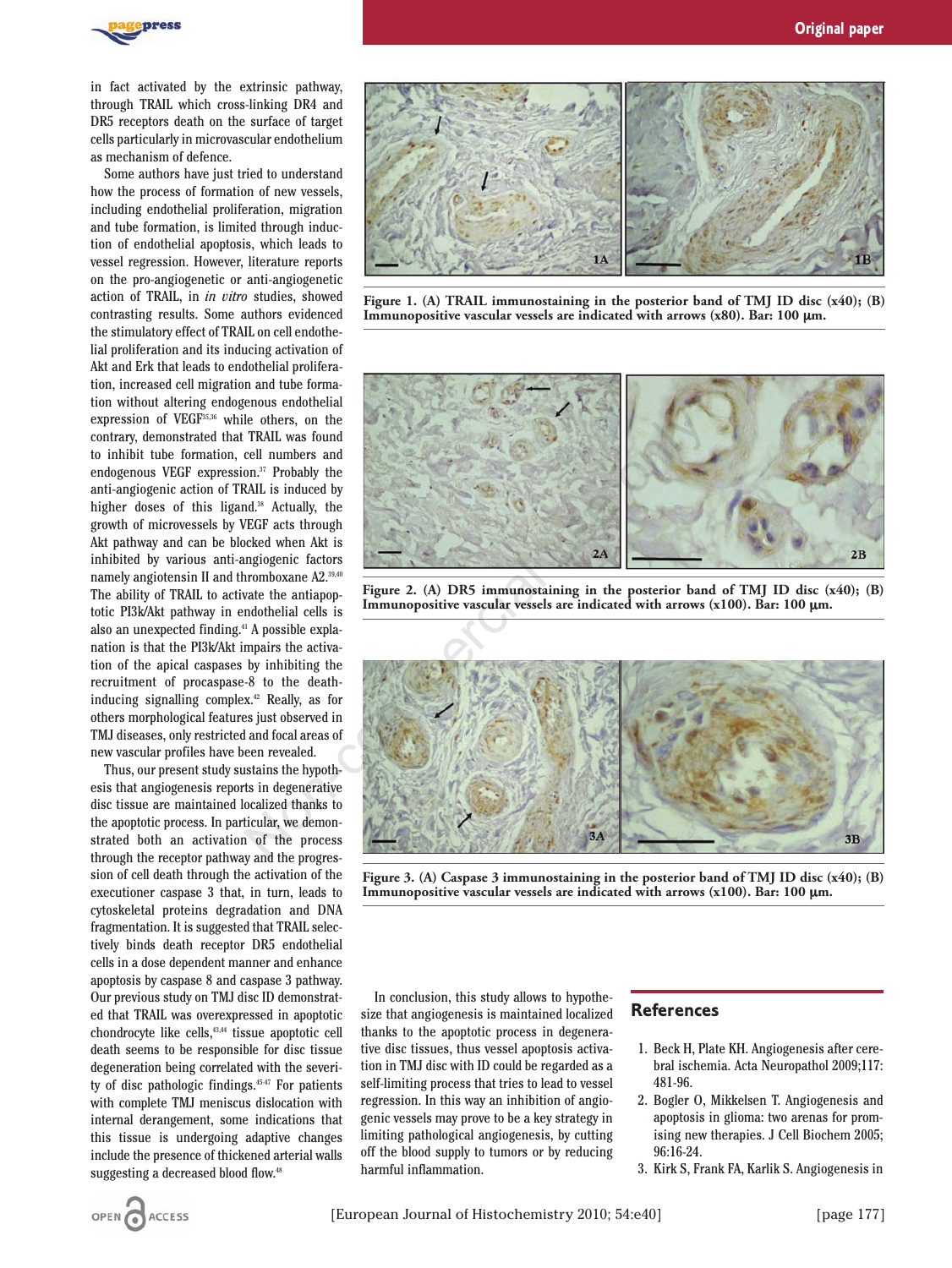

multiple sclerosis: is it good, bad or an epiphenomenon? J Neurol Sci 2004;217: 125-30.

- 4. Rees L. The structure and function of the mandibular joint. Br Dental J 1954;96:125-33.
- 5. Dixon AD. Structure and functional significance of the intra-articular disc of the huma temporomandibular joint. Oral Surg Oral Med Oral Pathol 1962;15:48-59.
- 6. De Bont LG Liem RSB, Havinga P, Boering G. Fibrous component of the temporomandibular joint disk. Cranio 1985;3:369-73.
- 7. Bronstein SL, Merril RG. Clinical staging for TMJ internal derangement: application to arthropathy. J Craniomandib Disord 1992;6:7-16.
- 8. Yoshida H, Fujita S, Nishida M, Iizuka T. Angiogenesis in the human temporomandibular joint studied by immunohistochemistry for CD34 antigen. J Oral Pathol Med 1999;28:289-92.
- 9. Leonardi R, Villari L, Bernasconi G, Piacentini C, Baciliero U, Travali S. Cellular S-100 protein immunostaining in human dysfunctional temporomandibular joint discs. Arch Oral Biol 2000;45:411-18.
- 10. Carlsson GE, Oberg T, Bergman F, Fajers CM. Morphological changes in the mandibular joint disk in temporomandibular joint pain dysfunction syndrome. Acta Odontol Scand 1967;25:163-81.
- 11. Scapino RP. Histopathology associated with malposition of the human temporomandibular joint disc. Oral Surg Oral Med Oral Pathol 1983;55:382-97.
- 12. Hall MB, Brown RW, Baughman RA. Histologic appearance of the bilaminar zone in internal derangement of the temporomandibular joint. Oral Surg Oral Med Oral Pathol 1984;58:375-81.
- 13. Castelli WA, Nasjleti CE, Diaz-Perez R, Caffesse RG. Histopathologic findings in temporomandibular joints of aged individuals. J Prosthet Dent 1985;53:415-19.
- 14. McCoy JM, Gotcher JE, Chase DC. Histologic grading of TMJ tissues in internal derangement. Cranio 1986;4:213-18.
- 15. Helmy ES, Timmis DP, Sharawy MH, Abdelatif O, Bays RA. Fatty change in the human temporomandibular joint disc. Light and electron microscopy study. Int J Oral Maxillofac Surg 1990;19:38-43.
- 16. de Bont LGM, Stegenga B. Pathology of temporomandibular joint internal derangement and osteoarthrosis. Int J Oral Maxillofac Surg 1993;22:71-4.
- 17. Marchetti C, Piacentini C, Farina A, Bernasconi G, Calligaro A. A microscopic and immunocytochemical study of structural changes in dysfunctional human temporomandibular joint discs. Arch Oral Biol 1995;40:549-57.
- 18. Yoshida H, Fujita S, Nishida M, Iizuka T.

Angiogenesis in the human temporomandibular joint studied by immunohistochemistry for CD34 antigen. J Oral Pathol Med 1999;28:289-92.

- 19. Frank S, Hubner G, Breier G, Longaker MT, Greenhalgh DG, Werner S. Regulation of vascular endothelial growth factor expression in cultured keratinocytes. Implications for normal and impaired wound healing. J Biol Chem 1995;270:12607-13.
- 20. Ben-Av P, Crofford LJ, Wilder RL, Hla T. Induction of vascular endothelial growth factor expression in synovial fibroblasts by prostaglandin E and interleukin-1: a potential mechanism for inflammatory angiogenesis. FEBS Lett 1995;372:83-7.
- 21. Cohen T, Nahari D, Cerem LW, Neufeld G, Levi BZ. Interleukin 6 induces the expression of vascular endothelial growth factor. J Biol Chem 1996;271:736-41.
- 22. Kiga N, Tojyo I, Matsumoto T, Hiraishi Y, Shinora Y, Fujita S. Expression of lumican related to CD34 and VEGF in the articular disc of the human temporomandibular joint. Eur J Histochem 2010:54:152-7.
- 23. Carlevaro MF, Cermelli S, Cancedda R, Descalzi Cancedda F. Vascular endothelial growth factor (VEGF) in cartilage neovascularization and chondrocyte differentiation: auto-paracrine role during endochondral bone formation. J Cell Sci 2000;113: 59-9. J Biol Chem 1996;271:736-41<br>
ernasconi G<br>
22. Kiga N, Toyo I, Matsumoto T, Hiraishi Y, Neoplasia 2004<br>
17 C-rigis A, Toyo I, Matsumoto T, Hiraishi Y, Neoplasia 2004<br>
17 C-rigis S. Expression of lumican 36. Seechiero P, G<br>
	- 24. Huppertz B, Kaufmann H-G FP. The apoptosis cascade-morphological and immunohistochemical methods for its visualization. Anat Embryol (Berl)1999;200:1-18.
	- 25. Mariani SM, Krammer PH. Differential regulation of TRAIL and CD95 ligand in transformed cells of the T and B lymphocyte lineage. Eur J Immunol 1998;28:973-82.
	- 26. Ashkenazi A, Dixit AM. Death receptors: signaling and modulation. Science 1998; 281:1305-08.
	- 27. Chapman HA, Riese RJ, Shi GP. Emerging roles for cysteine proteases in human biology. Annu Rev Physiol 1997;59:63-88.
	- 28. Dimitroulis G. The role of surgery in the management of disorders of the temporomandibular joint: a critical review of the literature. Int J Oral Maxillofac Surg 2005;34:231-7.
	- 29. Dolwick MF. Temporomandibular joint surgery for internal derangement. Dent Clin North Am 2007;51:195-208.
	- 30. Miloro M, Henriksen B. Discectomy as the primary surgical option for internal derangement of the temporomandibular joint. J Oral Maxillofac Surg 2010;68:782-9.
	- 31. Merrill RG, Yih WY, Langan MJ. An histological evaluation of the accuracy of TMJ diagnostic arthroscopy. Oral Surg 1990;70: 393-98.
	- 32. Gynther GW, Holmlund AB, Reinholt FP.

Synovitis in internal derangement of the temporomandibular joint: correlation between arthroscopic and histologic findings. J Oral Maxillofac Surg 1994;52:913-17.

- 33. Leonardi R, Lo Muzio L, Bernasconi G, Caltabiano C, Piacentini C, Caltabiano M. Expression of vascular endothelial growth factor in human dysfunctional temporomandibular joint discs. Arch Oral Biol 2003;48:185-92.
- 34. Leonardi R, Loreto C, Barbato E, Polimeni A, Caltabiano R, Lo Muzio L. A histochemical survey of the human temporomandibular joint disc of patients with internal derangement without reduction. J Craniofac Surg 2007;18:1429-33.
- 35. Secchiero P, Gonelli A, Carnevale E, Corallini F, Rizzardi C, Zacchigna S, et al. Evidence for a proangiogenic activity of TNF-related apoptosis-inducing ligand. Neoplasia 2004;6:364-73.
- 36. Secchiero P, Gonelli A, Carnevale E, Milani D, Pandolfi A, Zella D, et al. TRAIL promotes the survival and proliferation of primary human vascular endothelial cells by activating the Akt and ERK pathways. Circulation 2003;107:2250-56.
- 37. Cantarella G, Risuglia N, Dell'eva R, Lempereur L, Albini A, Pennisi G, et al. TRAIL inhibits angiogenesis stimulated by VEGF expression in human glioblastoma cells. Br J Cancer 2006;94:1428-35.
- 38. Chen PL, Easton AS. Evidence that tumor necrosis factor-related apoptosis inducing ligand (TRAIL) inhibits angiogenesis by inducing vascular endhothelial cell apoptosis. Biochem Biophys Res Commun 2010;391:936-41.
- 39. Benndorf R, Boger RH, Ergun S, Steenpass A, Wieland T. Angiotensin II type 2 receptor inhibits vascular endothelial growth factor-induced migration and in vitro tube formation of human endothelial cells. Circ Res 2003;93:438-47.
- 40. Ashton AW, Ware JA. Thromboxane A2 receptor signaling inhibits vascular endothelial growth factor-induced endothelial cell differentiation and migration. Circ Res 2004;95:372-79.
- 41. Fruman DA, Meyers RE, Cantley LC. Phosphoinositide kinases. Annu Rev Biochem 1998;67:481-507.
- 42. Jones RG, Elford AR, Parsons MJ, Wu L, Krawczyk CM, Yeh WC, et al. CD28 dependent activation of protein kinase B/Akt blocks Fas-mediated apoptosis by preventing deathinducing signaling complex assembly. J Exp Med 2002;196:335-48.
- 43. Loreto C, Musumeci G, Leonardi R. Chondrocyte-like apoptosis in temporomandibular joint disc internal derangement as a repair-limiting mechanism. An in vivo study. Histol Histopathol 2009;